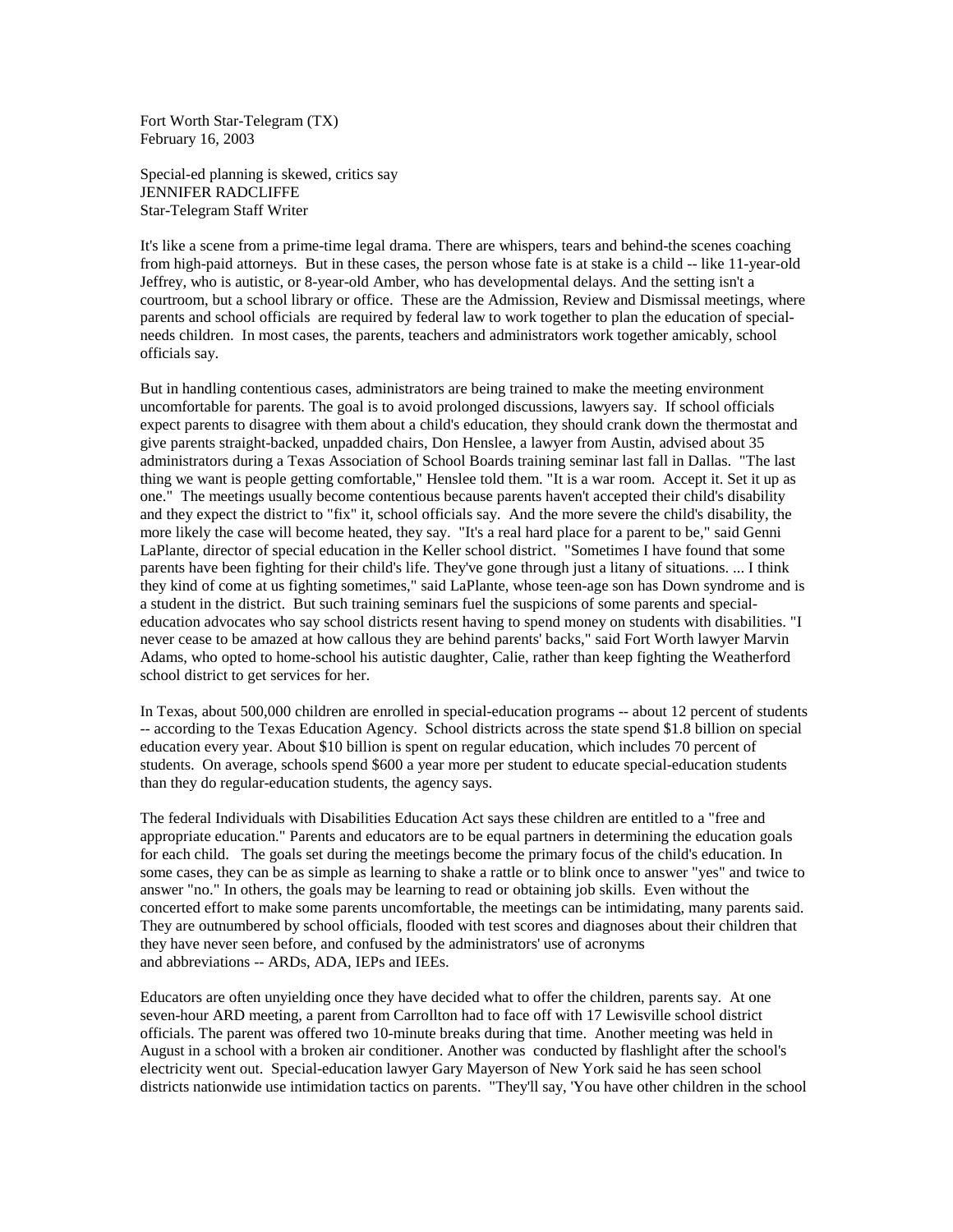district, and we're going to be together a long time.' The translation is, 'Don't push us. We'll have opportunities to retaliate against your other children,' " he said.

School officials also have ways of making parents feel uncomfortable if they disagree or want different services. "They may say something like, 'We can't believe you have an issue with that. No parent has ever had an issue with that,' " Mayerson said. "They make you feel like you're an alien from the planet Pluto. The whole purpose is to get you to feel so intimidated that you don't make a peep." He said Texas is especially difficult for special-needs students. "My one-word pithy advice for any parent that lives in Texas is that they should move," Mayerson said. "I've given up believing that the system can work in Texas." If moving isn't an option, parents should keep detailed records, videotape their child's progress and pay for independent evaluations of their child's performance. Henslee said his tactics -- cold rooms and unpadded chairs -- are designed simply to keep difficult parents on task. He said his advice applies to less than 1 percent of cases, though he didn't state that at the training seminar. "You have no idea how many times we've been shouted at, yelled at, cursed at," said Henslee, whose firm -- Henslee, Fowler, Hepworth & Schwartz -- represents about 320 Texas school districts. "The circumstances have been beyond the bizarre."

Both sides agree that parental mistrust is often the reason that meetings become contentious. "Mistrust is probably the biggest issue I see overall," said LaPlante, the Keller district's specialeducation director. LaPlante said only a few dozen of the district's 2,500 annual Admission, Review and Dismissal meetings are difficult. Districts say the mistrust results from unrealistic expectations by parents, who are encouraged by special-education advocates to sue if those expectations aren't met. Some parents ask districts to provide expensive one-on-one training, in-home therapy or reimbursement for private-school tuition. By law, school officials cannot use financial or staffing constraints as reasons to not provide services. But the expensive items usually cause the most disagreement, parents said. Many of the disputes can be blamed on the advocates, Henslee said. "In our experience, some have acted rudely and abusively," he said. "I think it's a small minority of advocates that tend to create large problems." Teresa Williamson, special services coordinator for Arlington schools, said there are about 6,000 students receiving special-education services in the district.

Last year, Williamson's office performed almost 9,000 ARD meetings. Most of them went well, she said. "Communication is the key," she said. "The more parents understand the process and terminologies, the more involved they'll feel." Williamson said her staff often spends time with parents before or after a meeting making sure they understand the issues. "We certainly don't want parents to leave feeling like they haven't been a part of the process," she said. "It has become a more complicated and litigious process over the years. But I believe the process is a good one if the focus is on communicating and doing what's best for the child." Williamson said she is reluctant to blame any one party for causing discord in the meetings. "That's kind of speculative, and I'm more of a factual person," she said. "Certainly there are advocates and attorneys that come, and that doesn't make the process what it is intended to be. When that happens, it takes the focus off the child." Parents must remember that they are a partner in developing educational goals for their children but not necessarily in deciding how to meet those goals, Henslee said.

If parents want to challenge the district's decision, they have the right to a due-process hearing, he said. In the 2000-01 school year, parents in Texas filed 379 such due-process complaints. Of those, 73 went to hearings, the Texas Education Agency says. Almost always, school districts prevail in the hearings, which are conducted by a hearing officer assigned by the agency. But it costs an average of \$35,000 for a district to contest a case, Henslee said. That money could be better spent on educating parents about their rights, he said. Parents said they don't trust school officials because they try to keep parents in the dark about their legal rights and are unwilling to listen and respond to parents' wishes for their children. Henslee's advice encourages districts to fight with parents, said Marianna Bond, immediate past president of the Autism Society of Greater Tarrant County. "He is encouraging school districts to go in with an adversarial attitude. What he's encouraging is for the school district to break the law," she said. "It's so contrary to what education is supposed to be about."

Bond, who has two autistic children in the Birdville school district, said most parents start out trusting the school district. But as they become more educated about their legal rights and more frustrated by their